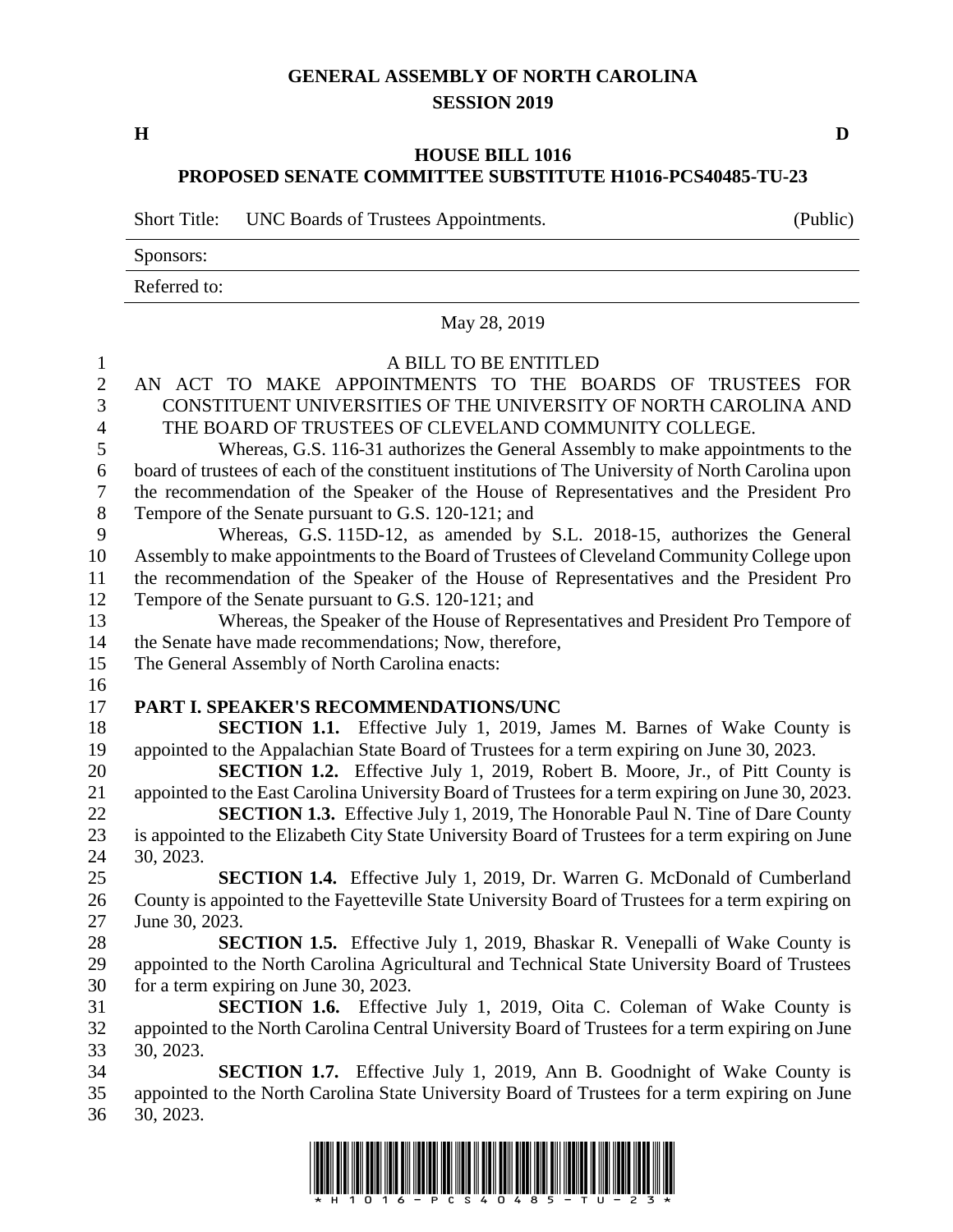|                          | <b>General Assembly Of North Carolina</b><br><b>Session 2019</b>                                  |
|--------------------------|---------------------------------------------------------------------------------------------------|
| $\mathbf{1}$             | <b>SECTION 1.8.</b> Effective July 1, 2019, The Honorable Wilma M. Sherrill of                    |
| $\mathbf{2}$             | Buncombe County is appointed to the University of North Carolina at Asheville Board of            |
| 3                        | Trustees for a term expiring on June 30, 2023.                                                    |
| $\overline{\mathcal{A}}$ | <b>SECTION 1.9.</b> Effective July 1, 2019, Carlos E. Sanchez of Mecklenburg County is            |
| 5                        | appointed to the University of North Carolina at Charlotte Board of Trustees for a term expiring  |
| 6                        | on June 30, 2023.                                                                                 |
| $\boldsymbol{7}$         | <b>SECTION 1.10.</b> Effective July 1, 2019, Ralph W. Meekins, Sr., of Cleveland County           |
| $8\phantom{1}$           | is appointed to the University of North Carolina at Chapel Hill Board of Trustees for a term      |
| 9                        | expiring on June 30, 2023.                                                                        |
| 10                       | <b>SECTION 1.11.</b> Effective July 1, 2019, Betsy S. Oakley of Guilford County is                |
| 11                       | appointed to the University of North Carolina at Greensboro Board of Trustees for a term          |
| 12                       | expiring on June 30, 2023.                                                                        |
| 13                       | SECTION 1.12. Effective July 1, 2019, Edward K. Brooks of Robeson County is                       |
| 14                       | appointed to the University of North Carolina at Pembroke Board of Trustees for a term expiring   |
| 15                       | on June 30, 2023.                                                                                 |
| 16                       | <b>SECTION 1.13.</b> Effective July 1, 2019, Haywood Edwin "Woody" White, III, of                 |
| 17                       | New Hanover County is reappointed to the University of North Carolina at Wilmington Board         |
| 18                       | of Trustees for a term expiring on June 30, 2023.                                                 |
| 19                       | <b>SECTION 1.14.</b> Effective July 1, 2019, J. Phillip Horne of Pitt County is appointed         |
| 20                       | to the University of North Carolina School of the Arts Board of Trustees for a term expiring on   |
| 21                       | June 30, 2023.                                                                                    |
| 22                       | <b>SECTION 1.15.</b> Effective July 1, 2019, Timothy W. Haskett of Cleveland County               |
| 23                       | is appointed to the Western Carolina University Board of Trustees for a term expiring on June     |
| 24                       | 30, 2023.                                                                                         |
| 25                       | <b>SECTION 1.16.</b> Effective July 1, 2019, Brent D. Moore of Guilford County is                 |
| 26                       | appointed to the Winston-Salem State University Board of Trustees for a term expiring on          |
| 27                       | November 30, 2023.                                                                                |
| 28                       |                                                                                                   |
| 29                       | PART II. PRESIDENT PRO TEMPORE'S RECOMMENDATIONS/UNC                                              |
| 30                       | SECTION 2.1. Effective July 1, 2019, Kimberly M. Shepherd of Ashe County is                       |
| 31                       | appointed to the Appalachian State University Board of Trustees for a term expiring on June 30,   |
| 32                       | 2023.                                                                                             |
| 33                       | <b>SECTION 2.1A.</b> Effective July 1, 2019, Thomas J. Segrave of Lenoir County is                |
| 34                       | appointed to the East Carolina University Board of Trustees for a term expiring on June 30, 2023. |
| 35                       | <b>SECTION 2.2.</b> Effective July 1, 2019, Jan King Robinson of Pasquotank County is             |
| 36                       | appointed to the Elizabeth City State University Board of Trustees for a term expiring on June    |
| 37                       | 30, 2023.                                                                                         |
| 38                       | <b>SECTION 2.3.</b> Effective July 1, 2019, Harvey Allen, Jr., of Cumberland County is            |
| 39                       | reappointed to the Fayetteville State University Board of Trustees for a term expiring on June    |
| 40                       | 30, 2023.                                                                                         |
| 41                       | <b>SECTION 2.4.</b> Effective July 1, 2019, Mark Copeland of Dallas County, Texas is              |
| 42                       | appointed to the North Carolina Agricultural and Technical State University Board of Trustees     |
| 43                       | for a term expiring on June 30, 2023.                                                             |
| 44                       | <b>SECTION 2.5.</b> Effective July 1, 2019, Roderick Allison of Granville County is               |
| 45                       | appointed to the North Carolina Central University Board of Trustees for a term expiring on June  |
| 46                       | 30, 2023.                                                                                         |
| 47                       | <b>SECTION 2.6.</b> Effective July 1, 2019, Jimmy Clark of Guilford County is appointed           |
| 48                       | to the North Carolina State University Board of Trustees for a term expiring on June 30, 2023.    |
| 49                       | SECTION 2.7. Effective July 1, 2019, Peter Heckman of Buncombe County is                          |
| 50                       | appointed to the University of North Carolina at Asheville Board of Trustees for a term expiring  |
| 51                       | on June 30, 2023.                                                                                 |